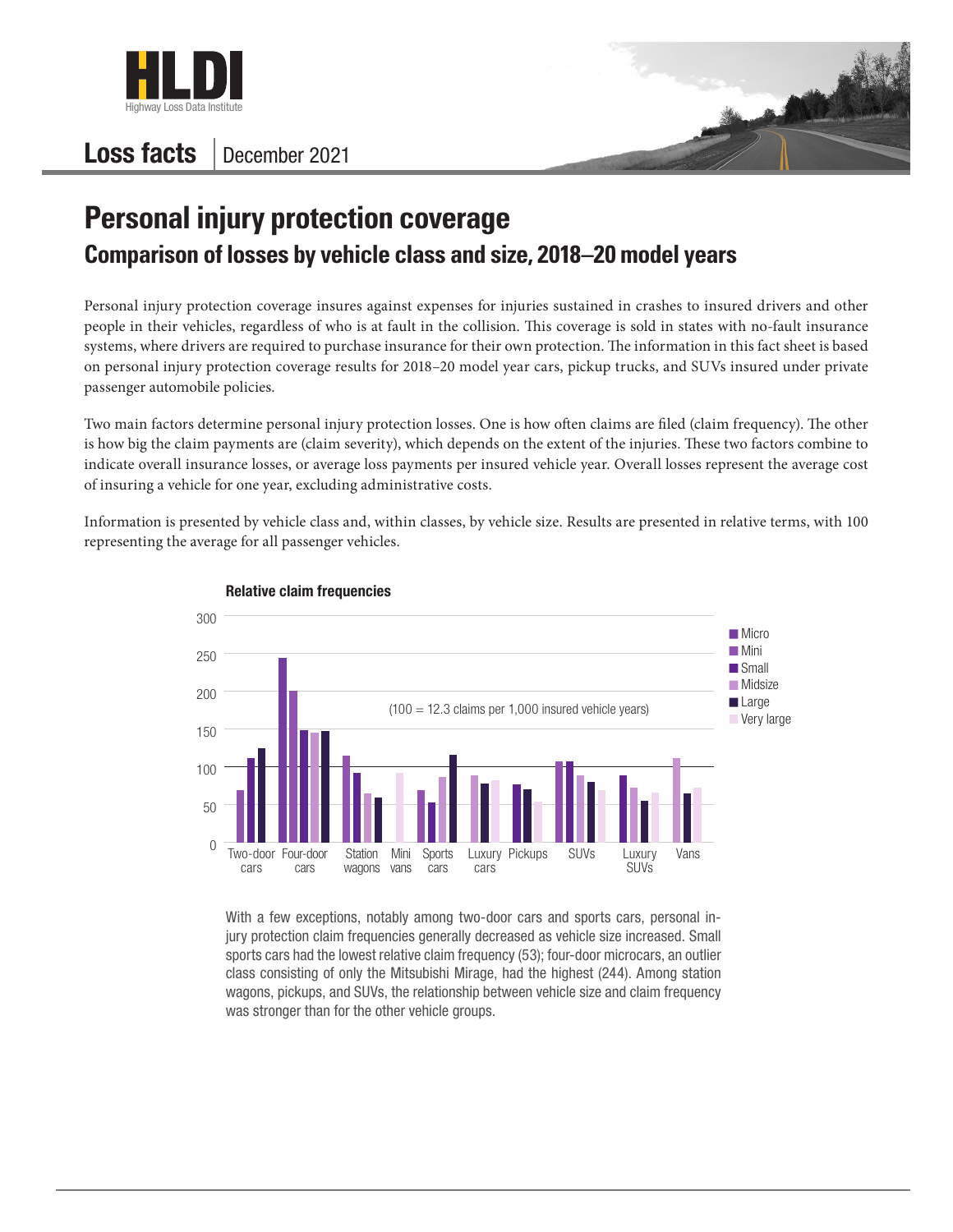

With few exceptions, personal injury protection claim severities were flat or increased with vehicle size. This may reflect the greater likelihood of multiple passengers and injured occupants in larger vehicles. Two-door minicars had the lowest relative claim severity (86); large station wagons, a class consisting of only the Buick Regal station wagon, had the highest (138).



Relative overall losses

Relative claim severities

Personal injury protection overall losses generally decreased as vehicle size increased, with the notable exception of two-door cars and sports cars. Small sports cars had the lowest relative overall losses (54); four-door microcars had the highest (240).